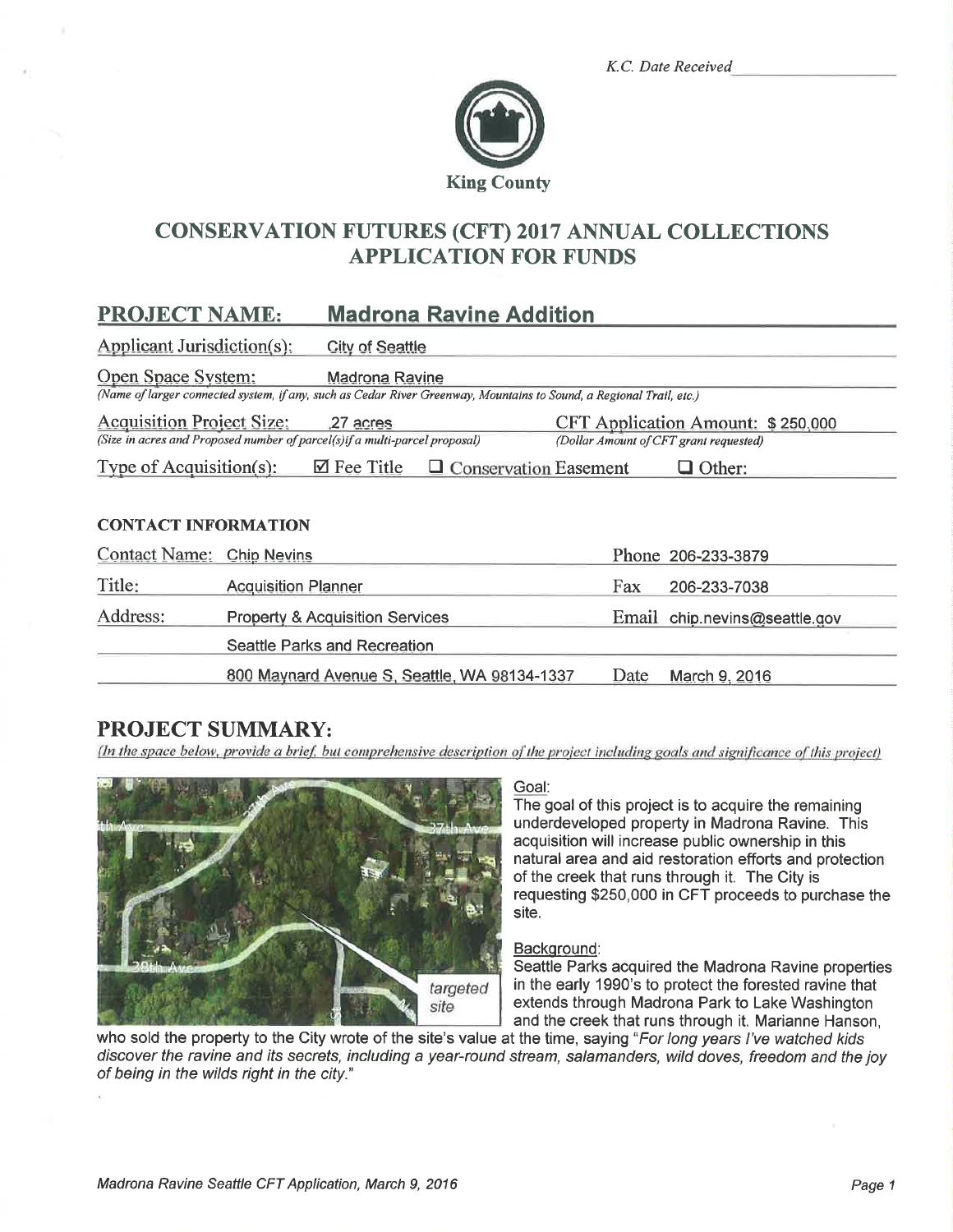## 1. OPEN SPACE RESOURCES

Please review the attached evaluation criteria. For the **proposed acquisition parcel(s)**, please (1) mark only those criteria that apply, and (2) thoroughly, yet succinctly describe in the space below how the proposed acquisition satisfies each marked criteria.

- $\boxtimes$  A. Wildlife habitat or rare plant reserve
- $\boxtimes$  B. Salmon habitat and aquatic resources
- Ø C. Scenic resources
- $\square$  D. Community separator
- $\Box$  E. Historic/cultural resources
- $\boxtimes$  F. Urban passive-use natural area/greenbelt
- $\boxtimes$  G. Park/open space or natural corridor add.
- $\Box$  H. Passive recreation opportunity/unmet needs



A. The purchase of the target property adds to City ownership in the ravine, enhances a wildlife corridor that runs from 37th Avenue to Lake Washington and protects the daylighted Madrona Creek. Neighbors have seen a variety of wildlife in this heavily forested area including over 30 species of birds and a variety of small mammals. The ravine also hosts nesting eagles and Coopers Hawks.

B. The purchase of this property would continue the City's protection of the forested ravine and daylighted Madrona Creek, which provides fresh water to Lake Washington. ln 2003 a community initiated project took Madrona Creek out of a pipe and created a new creek bed for the water to fun from 37th Avenue down to the Lake Washington shoreline. The project installed new creek culverts to allow fish passage and pedestrian paths and bridges.

C. The target property is part of a scenic forested ravine that runs down to the Lake Washington shoreline. The ravine can be seen from Lake Washington Boulevard.

F. The acquisition willadd to the.6 acres of public ownership within Madrona Ravine, which is across 38<sup>th</sup> Avenue from the 31 acre

G. See F. above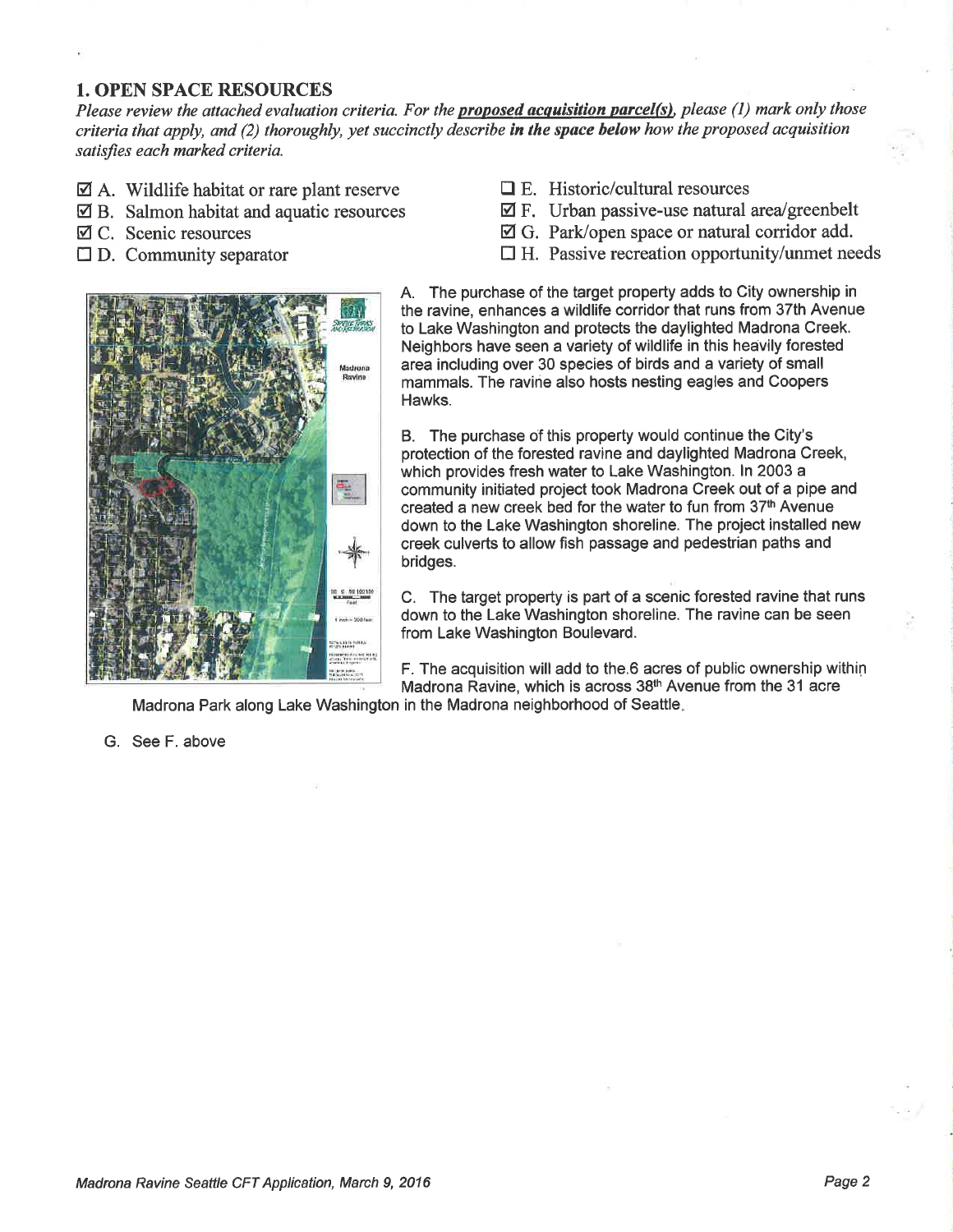# 2. ADDITIONAL FACTORS

For the **proposed acquisition parcel(s)**, please (1) mark all criteria that apply, and (2) thoroughly, yet succinctly describe in the space below how the proposed acquisition satisfies each marked criteria.

- $\Box$  A. Educational/interpretive opportunity
- $\boxtimes$  B. Threat of loss of open space resources
- $\overrightarrow{a}$  C. Ownership complexity/willing seller(s)/ownership interest proposed
- $\overline{\mathbf{Q}}$  D. Partnerships Describe any public or private partnerships that will enhance this project:
- $\boxtimes$  E. Is the property identified in an adopted park, open space, comprehensive, or community plan?
- DF. Transferable Development Credits (TDC) participation
- B. The property increases the connectivity and protection of the ravine. The property is moderately sloped with <sup>a</sup> small house on it. The owner has recently passed away and the son is getting ready to put it on the market. A new buyer would undoubtedly tear down the existing house and build a much bigger one like the one that was built at the head of the ravine years ago. lf that were to happen this opportunity would be lost.
- C. The owner that recently passed away was the one that sold the original Madrona Ravine properties to the City in the early 1990's. The neighborhood has talked with the family to express their interest in having it become part of the park.
- E. As part of the Madrona Ravine/Madrona Woods, the property is included in Seattle's Parks and Recreation 2011 Development Plan. lt is also included in the 2000 Urban Habitat and Management Plan.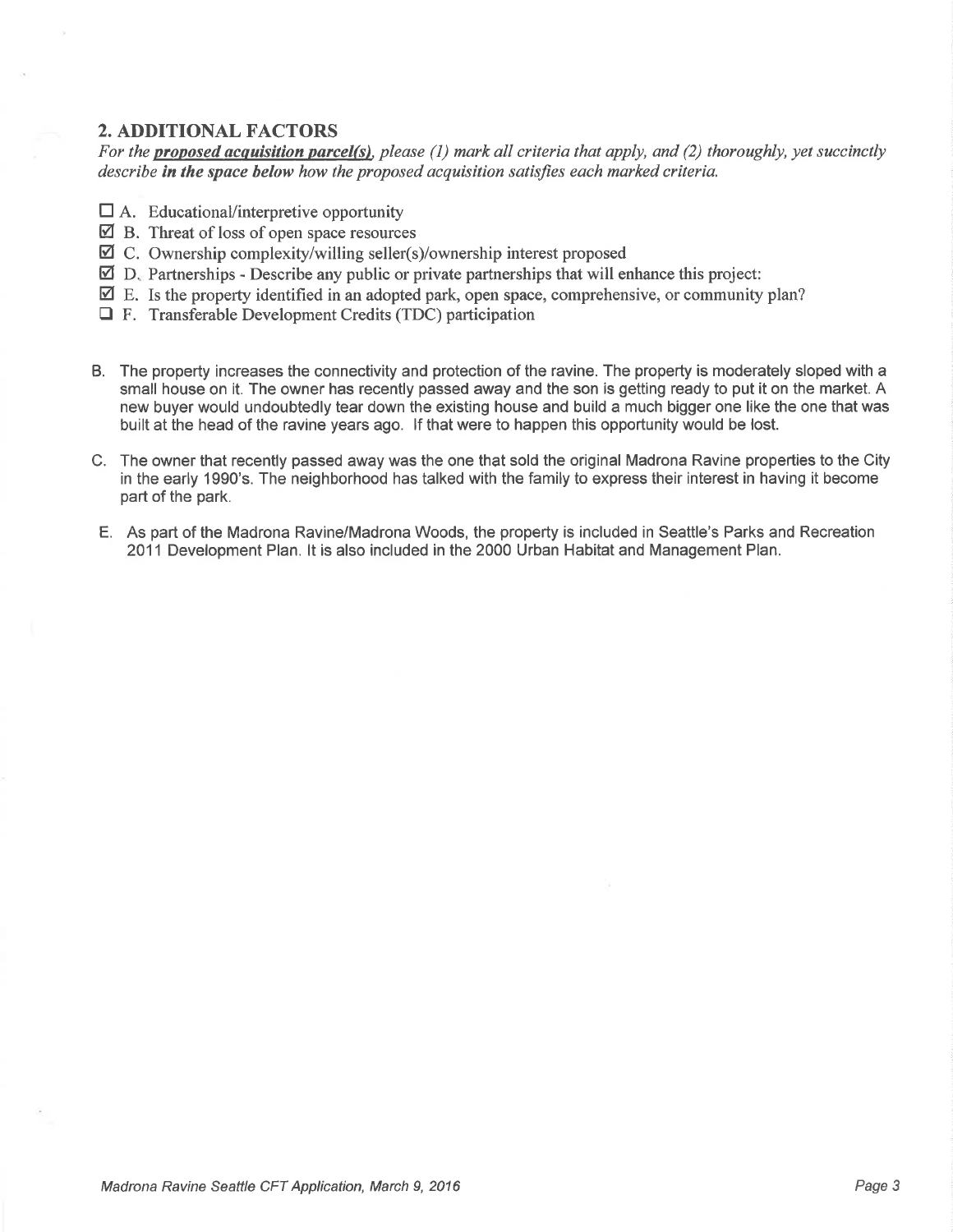# 3. STEWARDSHIP AND MAINTENANCE

How will the property be stewarded and maintained? Does the property lend itself to volunteer stewardship opportunities? How will ongoing stewardship and maintenance efforts be funded?

Seattle Parks will maintain the park as part of the overall Madrona Park. There is a very active community group, Friends of Madrona Woods that is actively working on projects in the greenspace. This group will likely help to steward the new property.

# 4. PROJECT BUDGET

| 1) TOTAL CFT APPLICATION AMOUNT <sup>a</sup> | CFT: \$250,000 |
|----------------------------------------------|----------------|
| 2) TOTAL PEL APPLICATION AMOUNT <sup>b</sup> | <b>PEL:</b>    |

\*Allowable acquisition costs (Ordinance 14714): The disbursement of funds shall be made only for capital project expenditures that include costs of acquiring real property, including interests in real property, and the following costs: the cost of related relocation of eligible occupants, cost of appraisal, cost of appraisal review, costs of title insurance, closing costs, pro rata real estate taxes, recording fees, compensating tax, hazardous waste substances reports, directly related staff costs and related legal and administrative costs, but shall not include the cost of preparing applications for conservation futures funds.

#### Estimation of property value:

Briefly describe how land values have been estimated, i.e. appraisal, property tax assessment, asking price, letter of value or other means.

Estimation of property value: Estimate by comparable sales, subject to Appraisal by independent contract MAI appraiser

| <b>ESTIMATED PROJECT COSTS (dollars)</b>               | (a range may be included) |
|--------------------------------------------------------|---------------------------|
| Total property interest value                          | \$500,000                 |
| Title and appraisal work                               |                           |
| Closing, fees, taxes                                   |                           |
| Relocation                                             |                           |
| Hazardous waste reports                                |                           |
| Directly related staff, administration and legal costs |                           |
| <b>Total Project Costs (CFT and other funds)</b>       | \$500,000                 |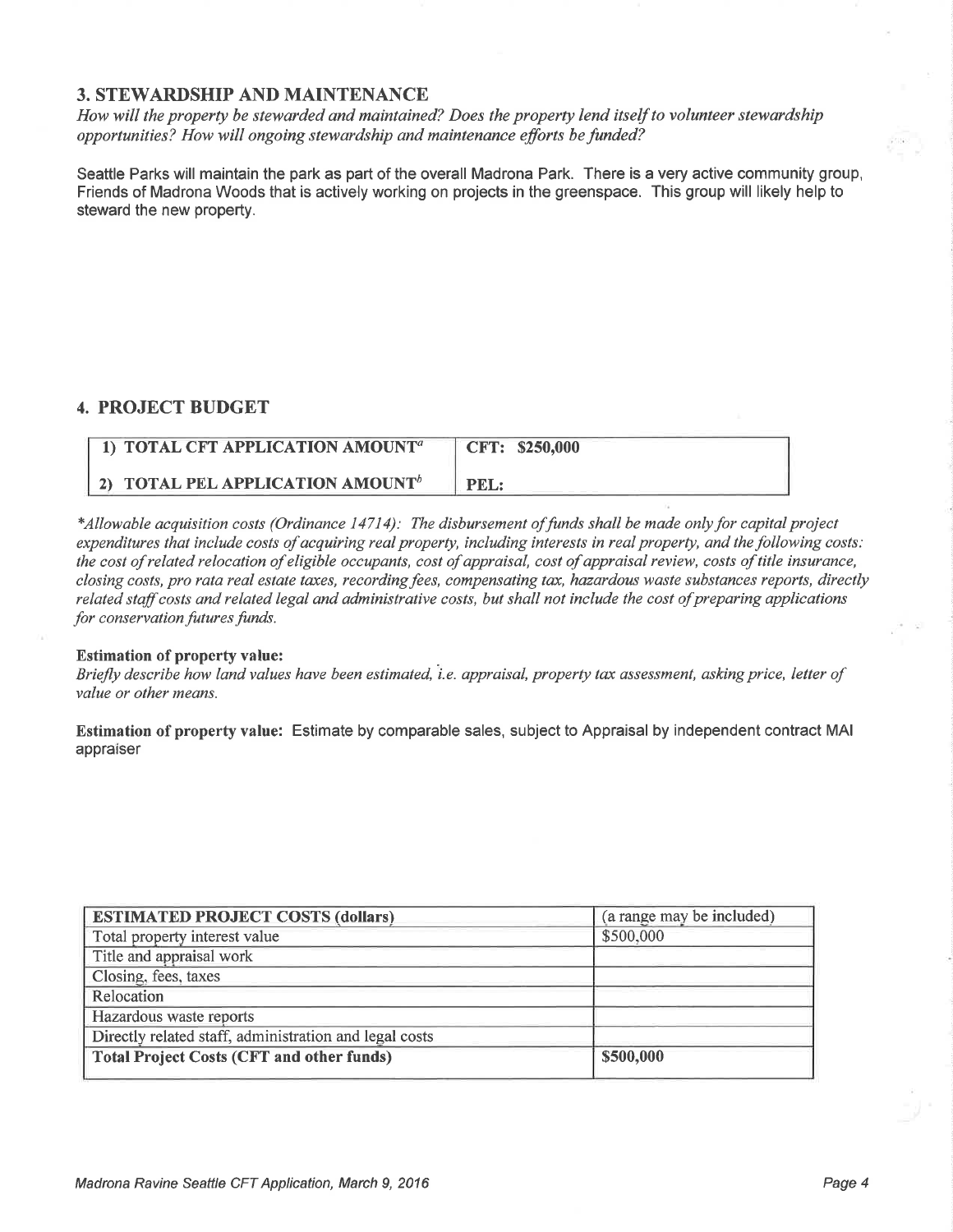| <b>MATCHING FUNDS SOURCES</b>           | Date Expended or<br>Committed | Match Funds Expended or<br>Committed (Amount) |
|-----------------------------------------|-------------------------------|-----------------------------------------------|
| <b>Metropolitan Park District Funds</b> | August 2014                   | \$250,000                                     |
|                                         |                               |                                               |
|                                         |                               |                                               |
|                                         |                               |                                               |
| <b>Total Matching Funds</b>             |                               |                                               |
| Currently Identified                    |                               | \$250,000                                     |
| Unidentified Remaining Match Need:      |                               | none                                          |

### Unidentified remaining match need

Please discuss briefly how the unidentified remaining match need above will be met:

 $\widehat{\mathbf{Y}}$ 

Not applicable.

# 5. IN\_KIND CONTRIBUTIONS FROM PARTNERSHIPS

| <b>Brief Activity Description</b>                                                        | <b>Dollar Value of</b><br>In-kind<br><b>Contribution</b> | <b>Status</b><br>(Completed, or<br>Proposed in future?) | <b>Activity Date Range</b><br>(When was activity completed?<br>or, date proposed in future) |
|------------------------------------------------------------------------------------------|----------------------------------------------------------|---------------------------------------------------------|---------------------------------------------------------------------------------------------|
| see earlier discussions of<br><b>Additional Factors and</b><br>Stewardship & Maintenance | none claimed                                             |                                                         |                                                                                             |
|                                                                                          |                                                          |                                                         |                                                                                             |
|                                                                                          |                                                          |                                                         |                                                                                             |
|                                                                                          |                                                          |                                                         |                                                                                             |
| <b>TOTAL</b>                                                                             |                                                          |                                                         |                                                                                             |

6. ATTACHED MAPS (Note: <u>Two maps</u> are now required; 1) site map and 2) general location  $8\frac{1}{2}$  x 11" maps are preferred, but 11x 17" is acceptable if folded and hole-punched for insertion into a three ring binder

ò.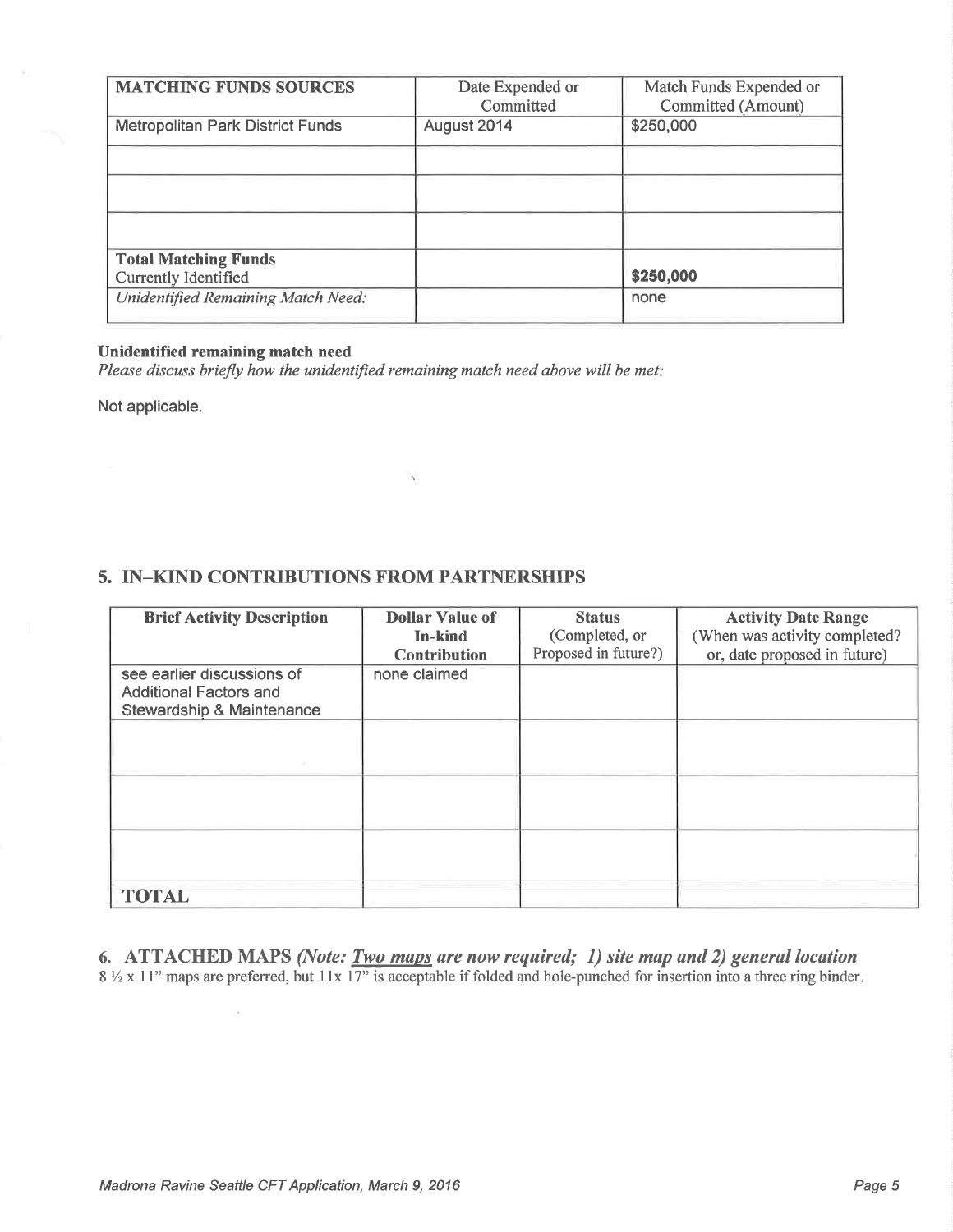